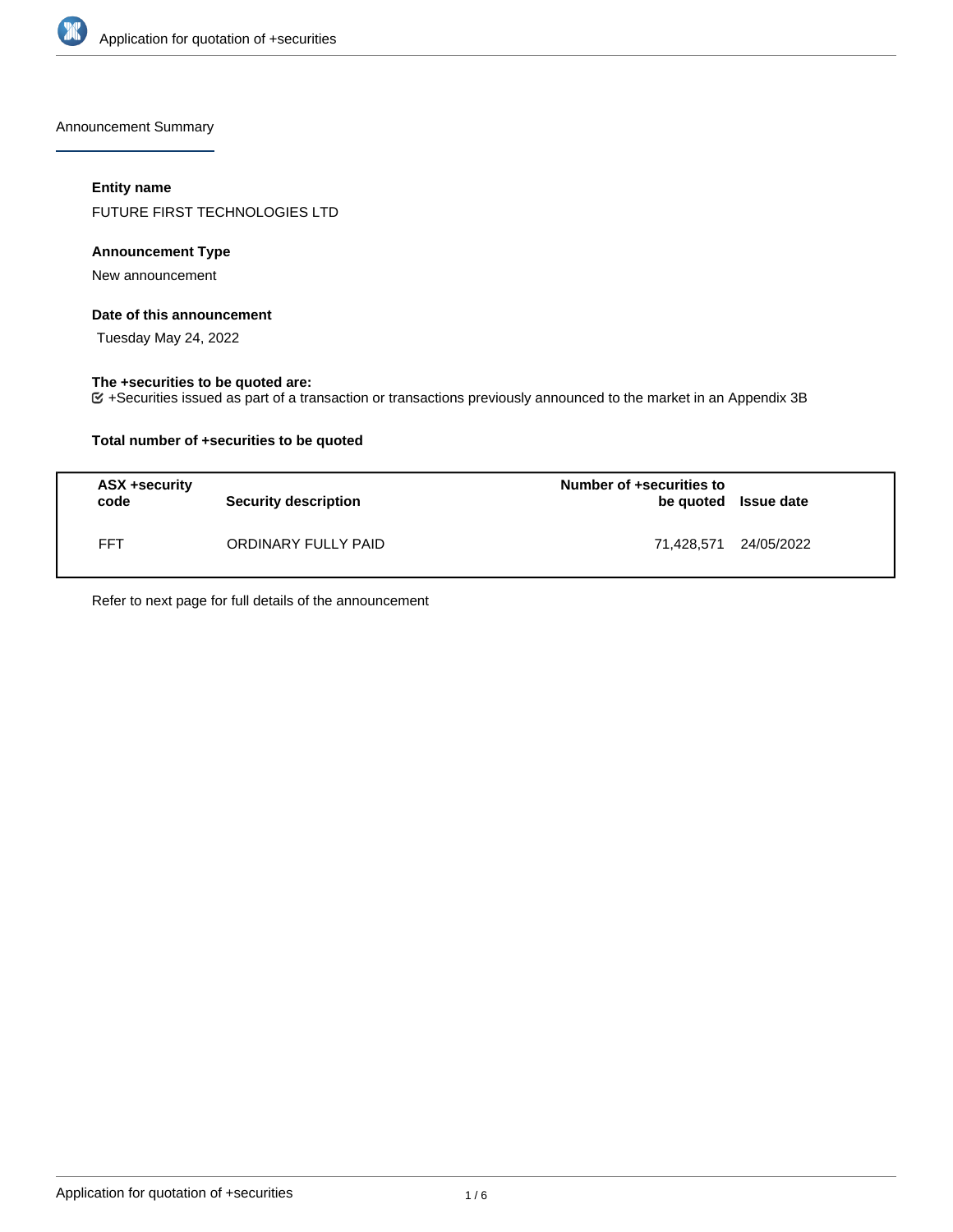

Part 1 - Entity and announcement details

# **1.1 Name of entity**

FUTURE FIRST TECHNOLOGIES LTD

We (the entity named above) apply for +quotation of the following +securities and agree to the matters set out in Appendix 2A of the ASX Listing Rules.

**1.2 Registered number type** ABN

**Registration number** 50164718361

**1.3 ASX issuer code** FFT

**1.4 The announcement is**

New announcement

### **1.5 Date of this announcement**

24/5/2022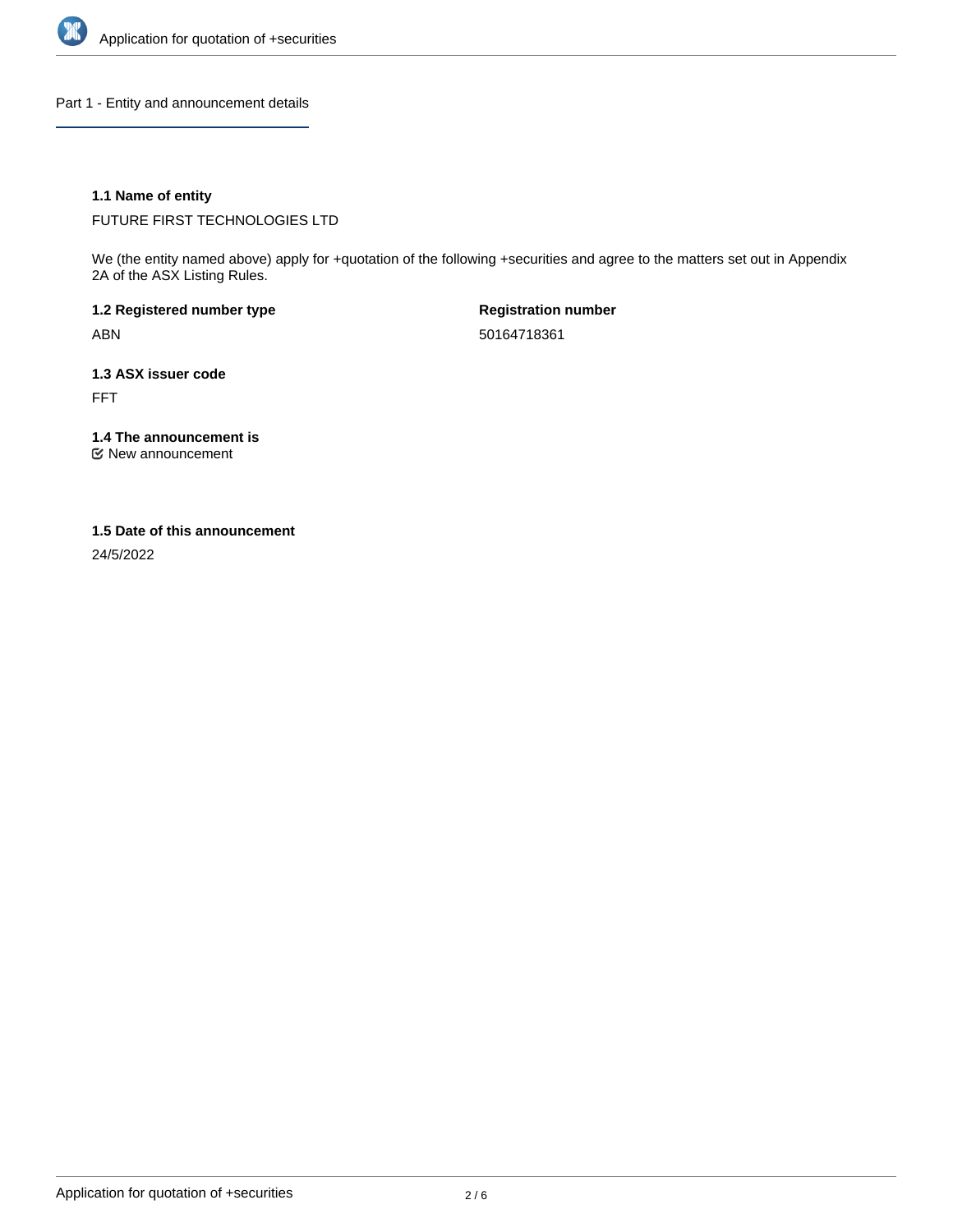

# Part 2 - Type of Issue

# **2.1 The +securities to be quoted are:**

+Securities issued as part of a transaction or transactions previously announced to the market in an Appendix 3B

### **Previous Appendix 3B details:**

| <b>Announcement Date and</b><br>Time | <b>Announcement Title</b>                          | Selected Appendix 3B to submit quotation<br>reguest |  |
|--------------------------------------|----------------------------------------------------|-----------------------------------------------------|--|
| 18-Mav-2022 08:44                    | New - Proposed issue of securities -<br><b>FFT</b> | A placement or other type of issue                  |  |

**2.3a.2 Are there any further issues of +securities yet to take place to complete the transaction(s) referred to in the Appendix 3B?** No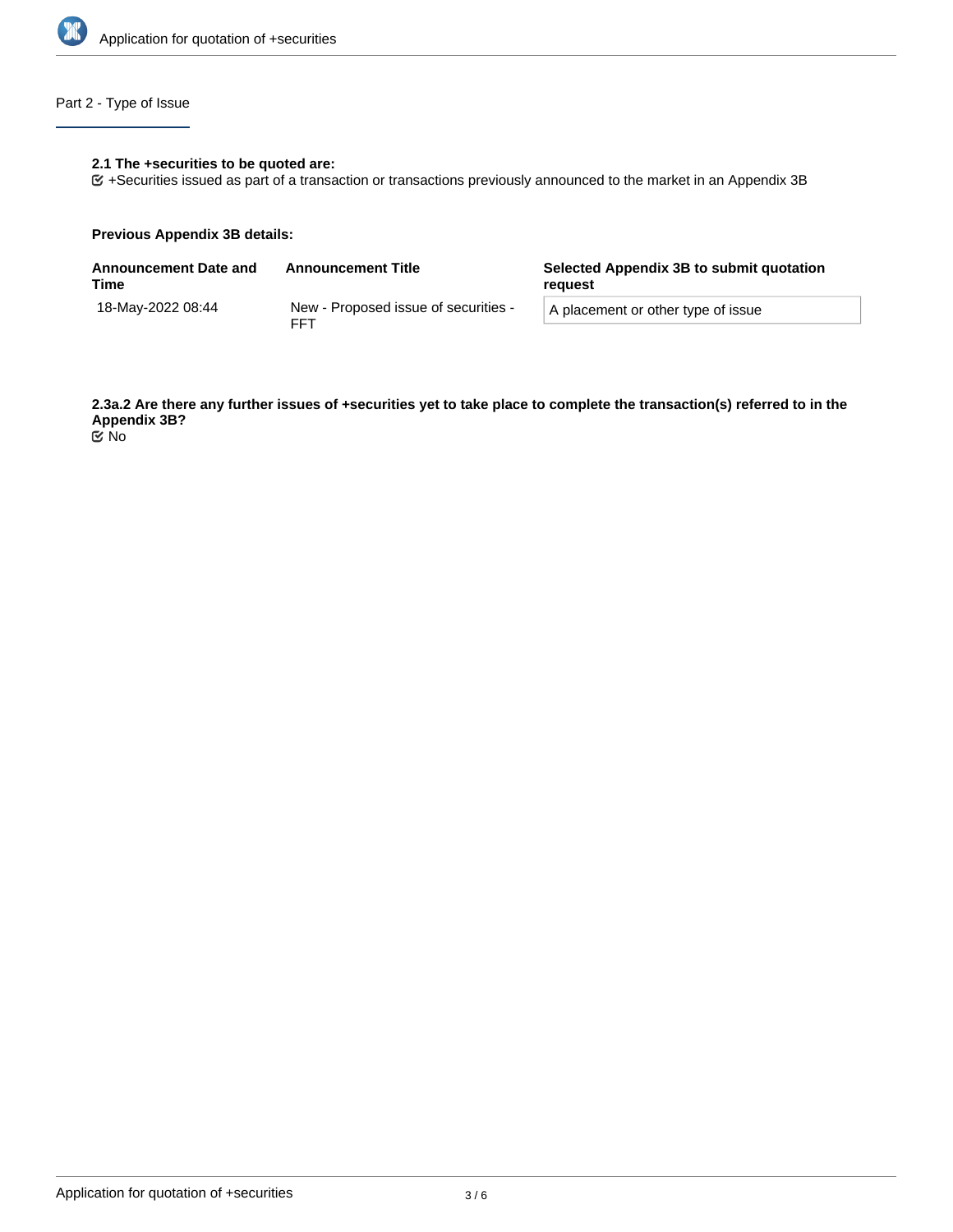

Part 3A - number and type of +securities to be quoted where issue has previously been notified to ASX in an Appendix 3B

### Placement Details

**ASX +security code and description**

FFT : ORDINARY FULLY PAID

**Issue date**

24/5/2022

Distribution Schedule

**Provide a distribution schedule for the new +securities according to the categories set out in the left hand column including the number of recipients and the total percentage of the new +securities held by the recipients in each category.**

| Number of +securities held | <b>Number of holders</b> | Total percentage of +securities held<br>For example, to enter a value of 50%<br>please input as 50.00 |
|----------------------------|--------------------------|-------------------------------------------------------------------------------------------------------|
| $1 - 1,000$                |                          | $\%$                                                                                                  |
| $1,001 - 5,000$            |                          | $\%$                                                                                                  |
| $5,001 - 10,000$           |                          | %                                                                                                     |
| 10,001 - 100,000           |                          | %                                                                                                     |
| 100,001 and over           |                          | $\%$                                                                                                  |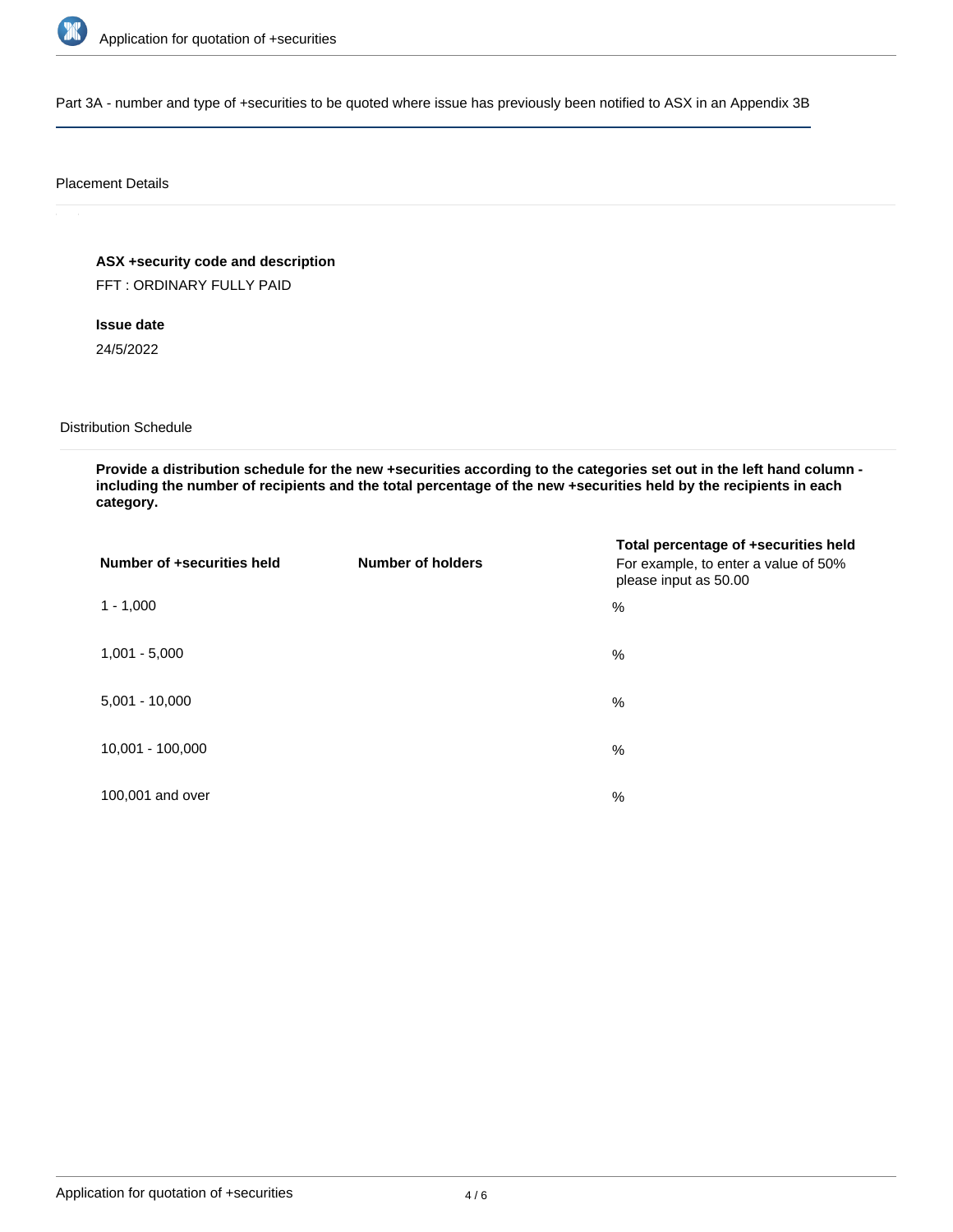

Issue details

| Number of +securities to be quoted<br>71,428,571                                      |                                        |  |  |  |
|---------------------------------------------------------------------------------------|----------------------------------------|--|--|--|
| Are the +securities being issued for a cash consideration?<br>$\mathfrak C$ Yes       |                                        |  |  |  |
| In what currency is the cash consideration being paid?                                | What is the issue price per +security? |  |  |  |
| AUD - Australian Dollar                                                               | AUD 0.03500000                         |  |  |  |
| Any other information the entity wishes to provide about the +securities to be quoted |                                        |  |  |  |